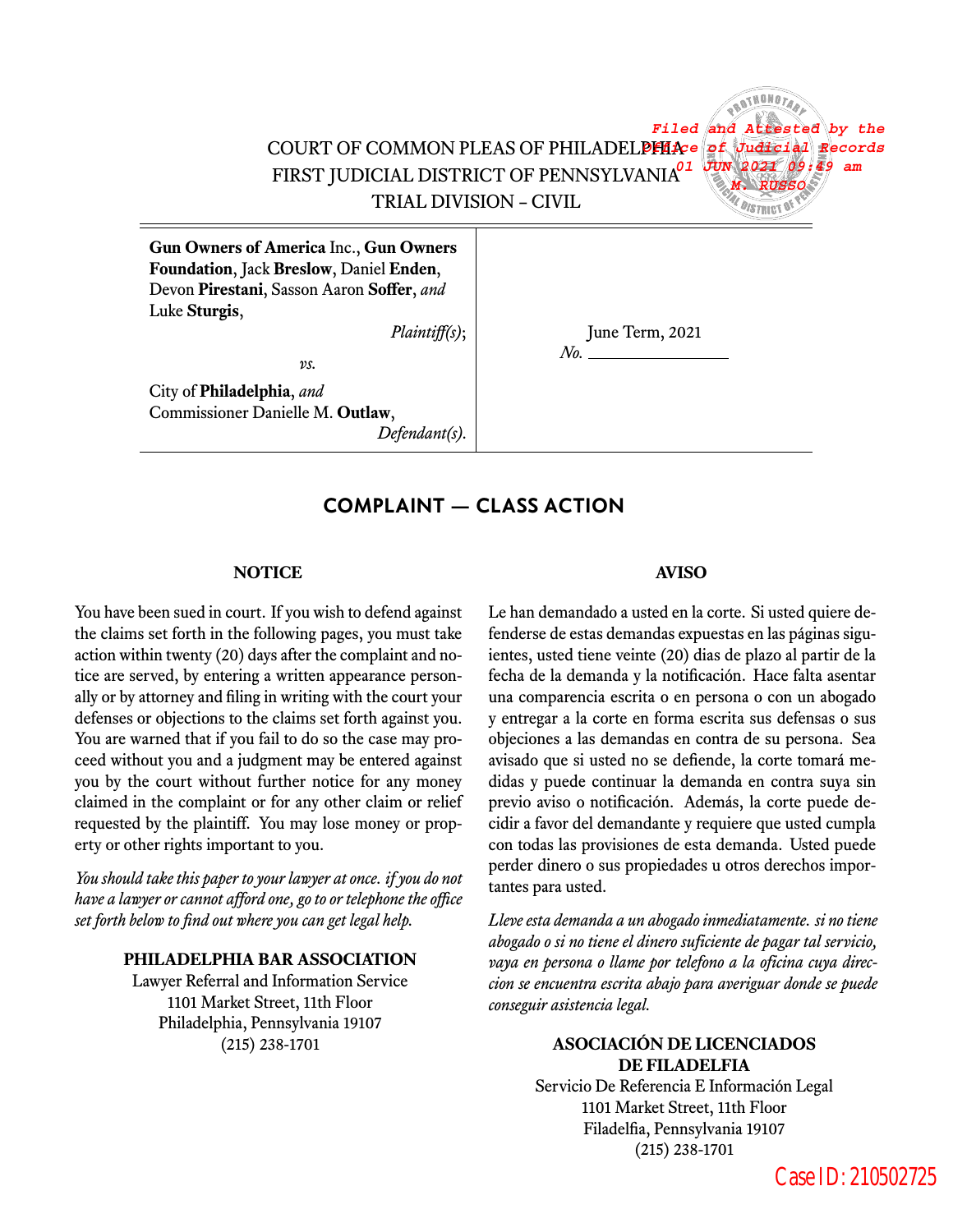**Andrew B. Austin, Esq.** Pennsylvania Bar # 323768 *Attorney for Plaintiffs and Proposed Class*

P.O. Box # 54628 Philadelphia, Pennsylvania, 19148 +1 (610) 656-1956 austin@stackhousegroup.com

**Gun Owners of America** Inc., **Gun Owners Foundation**, Jack **Breslow**, Daniel **Enden**, Devon **Pirestani**, Sasson Aaron **Soffer**, *and* Luke **Sturgis**, *Plaintiff(s)*;

*vs.*

City of **Philadelphia**, *and* Commissioner Danielle M. **Outlaw**, *Defendant(s)*.

### COURT OF COMMON PLEAS PHILADELPHIA COUNTY

June Term, 2021

*No.*

# **COMPLAINT — CLASS ACTION**

Pennsylvania Law is crystal clear: Philadelphia "shall, within 45 days, issue or refuse to issue" an applicant's License to Carry Firearms ("LTCF"). 18 Pa. C.S. § 6109 (g). This issue was definitively settled by this Court in 2014, where the City of Philadelphia consented to a permanent injunction, where it was required to "process all LTCF applications…within 45 calendar days from the date of application[.]" However, despite this Court's 2014 order, and at least three other recent lawsuits on this subject, Commissioner Outlaw and the City of Philadelphia refuse to comply with this clear statutory mandate to timely issue LTCFs.

Plaintiffs Gun Owners of America, Gun Owners Foundation, and four Representative Plaintiffs bring this class-action against the City of Philadelphia and Commissioner Outlaw. Despite the clear 45-day mandate by the General Assembly, Defendants are requiring applicants to wait over 100 days to physically receive their LTCFs. Plaintiffs seek immediate relief from the City's refusal to timely issue LTCFs and further to preliminarily and permanently enjoin Philadelphia to "issue or refuse" all licenses within the 45 days required by law.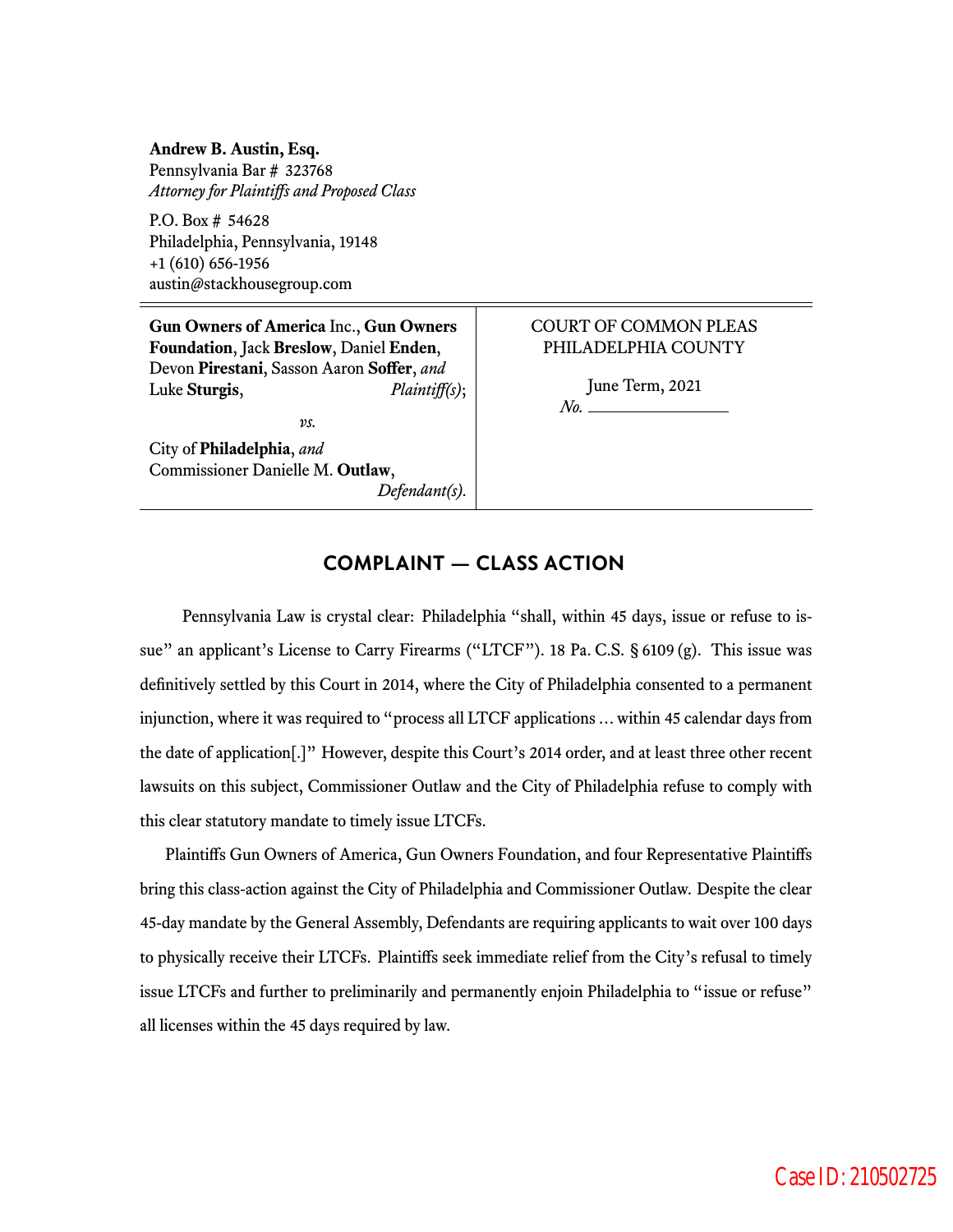# **TABLE OF CONTENTS**

|                                                                                                                                    | 3                          |
|------------------------------------------------------------------------------------------------------------------------------------|----------------------------|
|                                                                                                                                    | $\overline{4}$             |
|                                                                                                                                    | 4                          |
|                                                                                                                                    | 5                          |
|                                                                                                                                    | 5<br>6                     |
| <b>CLASS</b>                                                                                                                       | 8                          |
| $Commonality (\mathbb{Z}29) \dots \dots \dots \dots \dots \dots \dots \dots \dots \dots \dots \dots \dots \dots \dots \dots \dots$ | 8<br>8<br>8<br>8<br>8<br>9 |
|                                                                                                                                    |                            |
|                                                                                                                                    | 10<br>12                   |
|                                                                                                                                    | - 13                       |
|                                                                                                                                    |                            |
| $\sim$ 14<br><b>EXHIBITS</b>                                                                                                       |                            |
| -16<br>Exhibit C. Plaintiff Soffer's Correspondance with PPD Gun Permit Unit<br>Exhibit D. Permitium Next Available Appointment    | 14<br>18<br>20             |
|                                                                                                                                    | 22<br>25                   |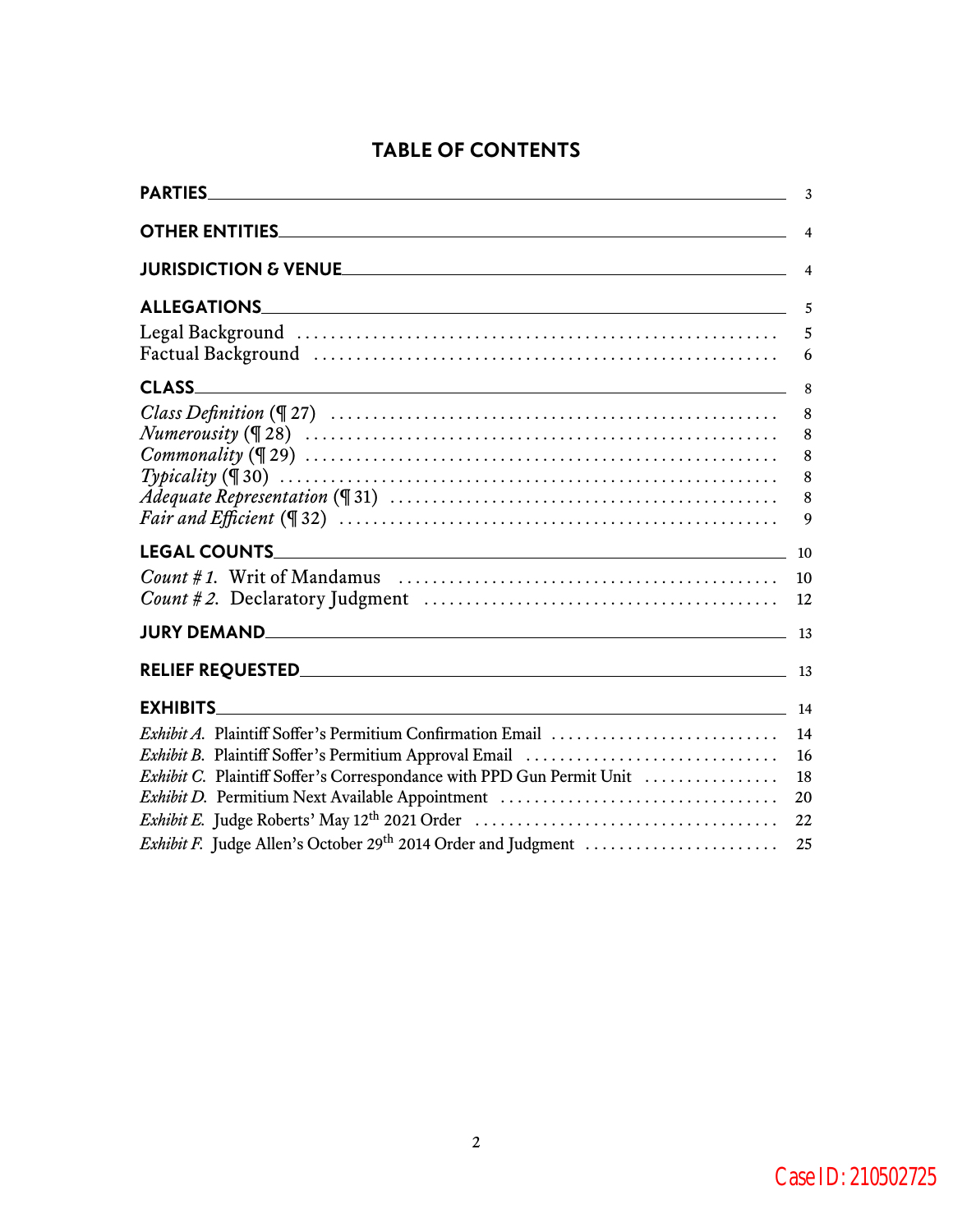# **PARTIES**

- 1. Plaintiff **Gun Owners of America, Inc.** ("GOA") is a California non-stock corporation with its principal place of business at 8001 Forbes Pl., Springfield, Virginia. GOA is organized and operated as a non-profit membership organization exempt from federal income taxes under the 26 U.S.C. § 501 (c) (4). GOA was incorporated in 1976 to preserve, protect, and defend the Second Amendment rights of gun owners. GOA has thousands of members and supporters, including residents of the City of Philadelphia, who timely seek their Pennsylvania License to Carry Firearms, and brings this action on their behalf.
- 2. Plaintiff **Gun Owners Foundation** ("GOF") is a Virginia non-stock corporation with its principal place of business in Virginia, at 8001 Forbes Place, Springfield, VA 22151. GOF is organized and operated as a nonprofit legal defense and educational foundation that is exempt from federal income taxes under 26 U.S.C. § 501 (c) (3). GOF is supported by gun owners across the country, including Philadelphia residents who are being irreparably harmed by the challenged ordinance. GOF routinely litigates across the country to defend its supporters' right to keep and bear arms.
- 3. Plaintiff **Jack Breslow**, on behalf of himself and all others similarly situated, is an adult individual residing at 4405 Osage Avenue, Philadelphia, Pennsylvania 19104. Mr. Breslow is a law-abiding person who is eligible under Pennsylvania State Law to be issued his License to Carry Firearms. Mr. Breslow is a member of Gun Owners of America.
- 4. Plaintiff **Daniel Enden**, on behalf of himself and all others similarly situated, is an adult individual residing at 3108 Miller Street, Philadelphia, Pennsylvania 19134. Mr. Enden is a law-abiding person who is eligible under Pennsylvania State Law to be issued his License to Carry Firearms. Mr. Enden is a member of Gun Owners of America.
- 5. Plaintiff **Devon Pirestani**, on behalf of himself and all others similarly situated, is an adult individual residing at 1300 Chestnut Street, Apt. 901, Philadelphia, Pennsylvania 19107. Mr. Pirestani is a law-abiding person who is eligible under Pennsylvania State Law to be issued his License to Carry Firearms. Mr. Pirestani is a member of Gun Owners of America.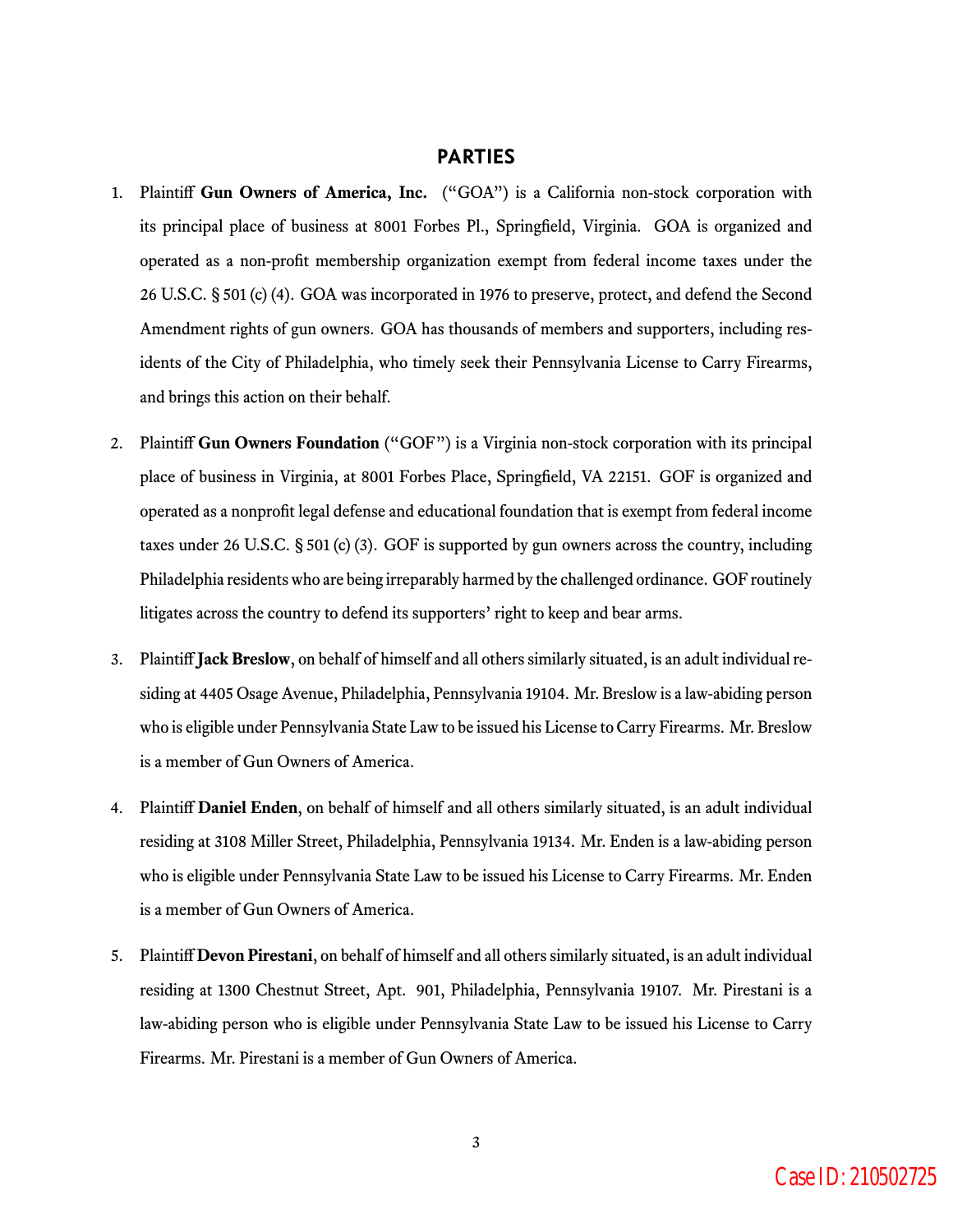- 6. Plaintiff **Sasson Aaron Soffer**, on behalf of himself and all others similarly situated, is an adult individual residing at 100 North 22<sup>nd</sup> Street, Apt. 114, Philadelphia, Pennsylvania 19103. Mr. Soffer is a law-abiding person who is eligible under Pennsylvania State Law to be issued his License to Carry Firearms. Mr. Soffer is a member of Gun Owners of America.
- 7. Plaintiff **Luke Sturgis**, on behalf of himself and all others similarly situated, is an adult individual residing at 1 Parker Avenue Apt. 1307, Philadelphia, Pennsylvania 19128. Mr. Sturgis is a law-abiding person who is eligible under Pennsylvania State Law to be issued his License to Carry Firearms. Mr. Sturgis is a member of Gun Owners of America.
- 8. Defendant **City of Philadelphia**, is a Municipal Corporation of the First Class of the Commonwealth of Pennsylvania under the First Class City Home Rule Act of April 21st, 1949, P.L. 665, § 1 *et seq*.
- 9. Defendant **Danielle M. Outlaw**, named in her official capacity as the Commissioner of the Philadelphia Police Department ("PPD"), is Chief of Police for the City of Philadelphia, responsible for the issuance of License to Carry Firearms for residents of this city. 18 Pa. C.S. § 6109. Commissioner Outlaw's principal office is Police Headquarters, located at 750 Race Street, Philadelphia, Pennsylvania.

# **OTHER ENTITIES**

10. The **PPD Gun Permit Unit**, located at 660 E. Erie Avenue, Philadelphia, Pennsylvania, is the PPD office designated by Commissioner Outlaw to receive applications for– and issue– License to Carry Firearms within the City of Philadelphia.

#### **JURISDICTION & VENUE**

11. This Court has unlimited original jurisdiction, and venue is proper as the Defendants are a municipality– and public employee acting in their official capacity– within this judicial district. 42 Pa. C.S. § 931, Pa. R.C.P. 1006 (a) and 2103 (b).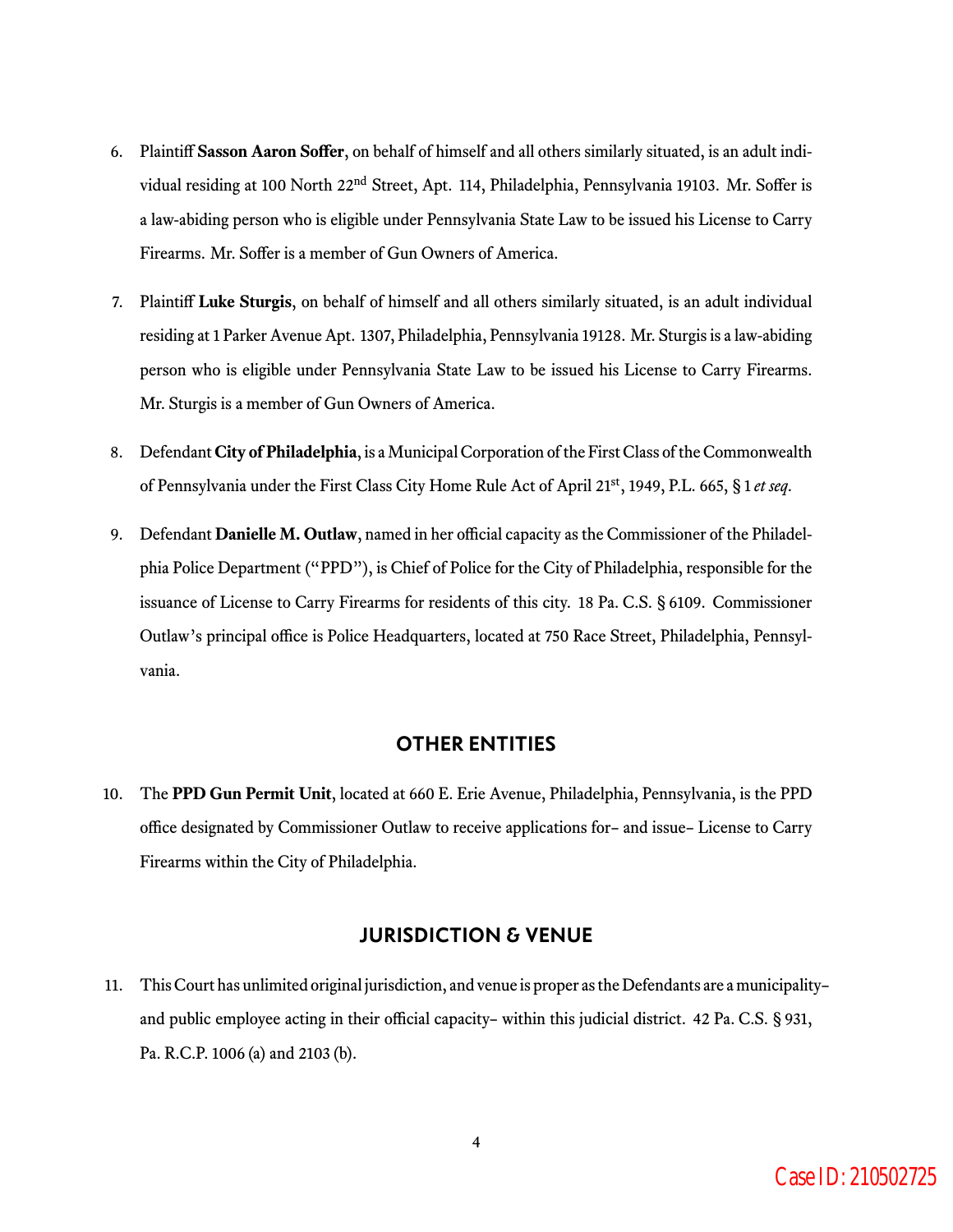12. Both the City of Philadelphia and Police Commissioner are further subject to the personal jurisdiction of this Court, as they are located in – or reside within– the Commonwealth of Pennsylvania.

# **ALLEGATIONS**

- 13. This is the second lawsuit initiated by Plaintiff Gun Owners of America regarding Defendants Philadelphia and Commissioner Outlaw's refusal to comply with the 45 day mandate of Pennsylvania law. The first lawsuit in Mandamus and Declaratory Judgment was initiated in October 2020 in response to the City of Philadelphia's refusal to timely **accept** applications, but instead created an "appointment" process to allow applicants to drop off their one-page LTCF applicant. *Gun Owners of America, et al. v. Philadelphia, et al.*, Phila. Com. Pl. (Oct '20 # 130).
- 14. After a Motion for Peremptory Judgment, Defendants Philadelphia and Outlaw decided to accept applications via email, providing Plaintiff GOA and those Plaintiffs the relief sought in the lawsuit.
- 15. However, Defendants have now simply shifted their illegal process: Instead of making individuals wait months to drop-off their application, they are trying to make approved applicants wait months to pick-up their physical LTCF.
- 16. However, Defendants shall issue an LTCF within 45 days, and the "procedures in 18 Pa. C.S. § 6109 do not vest authority in the Police Commissioner to arbitrarily extend the 45 day period prescribed in the statute to actually issue the license." *See* Judge Roberts' 05/12/21 Order, *Auerbach v. Outlaw*, Phila. Com. Pl. (Apr. '21 # 1216) [*Exhibit E*].

#### *Legal Background*

17. Pennsylvania has a state-wide License to Carry Firearms ("LTCF") allowing for individuals to "carry[] a firearm concealed on or about one's person or in a vehicle throughout this Commonwealth." 18 Pa. C.S. § 6109 (a).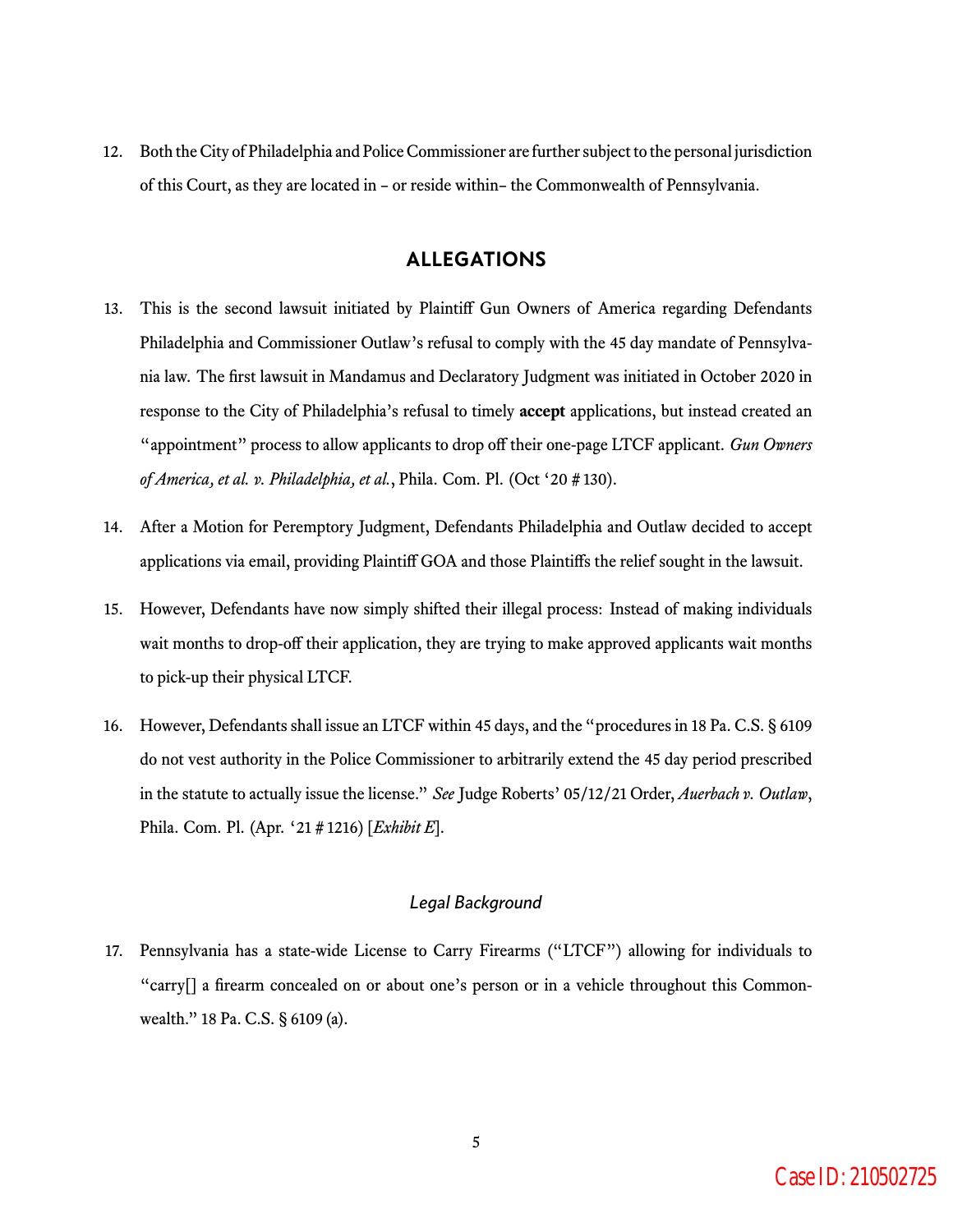- 18. Pennsylvania Law requires that Commissioner Outlaw issue or refuse to issue an applicant's LTCF within 45 days of application. 18 Pa. C.S.  $\S$  6109 (g).
- 19. In 2014, the City of Philadelphia entered a consent agreement in the matter of *Doe, et al. v. Philadelphia, et al.*, Phila. Com. Pl., (Dec '12 # 3785) where Judge Allen entered as part of a permanent injunction: "The City of Philadelphia and its Police Department shall process all LTCF applications, and issue an approval or denial of such application, within 45 calendar days from the date of application, as required by 18 Pa. C.S. § 6109 and as calculated pursuant to Pa. R.C.P. 106." [*Exhibit F* at  $\P$  26 (n)].
- 20. On May 12th 2021, this Court further entered a Mandamus order in the matter of*Auerbach v. Outlaw*, Phila. Com. Pl., (Apr. '21 # 1216), mandating that Commissioner Outlaw issue a Plaintiff his LTCF in accordance with the statutory requirements of 18 Pa. C.S. § 6109. [*Exhibit E*].

#### *Factual Background*

- 21. The PPD Gun Permit Unit now uses a private company, Permitium, to process LTCF applications (instead of their initial email process). Permitium is the sole means that an applicant can apply for and receive an LTCF application in Philadelphia.
- 22. The Permitium system sends an application acknowledgment email and approval email notifying the applicant of their status, and instructing the applicant to schedule an appointment to pick up the LTCF from the PPD Gun Permit Unit.
- 23. The only means to book an appointment to pick up an approved LTCF is via the Permitium system.
	- (a) Plaintiff Breslow received his acknowledgment on May  $7<sup>th</sup>$  2021. He was approved on May  $12<sup>th</sup>$ 2021. The first available appointment to pick up his LTCF was September 14<sup>th</sup> 2021 (or 130 days after his application).
	- (b) Plaintiff Enden received his acknowledgment on April 15<sup>th</sup> 2021. He was approved on May 11<sup>th</sup>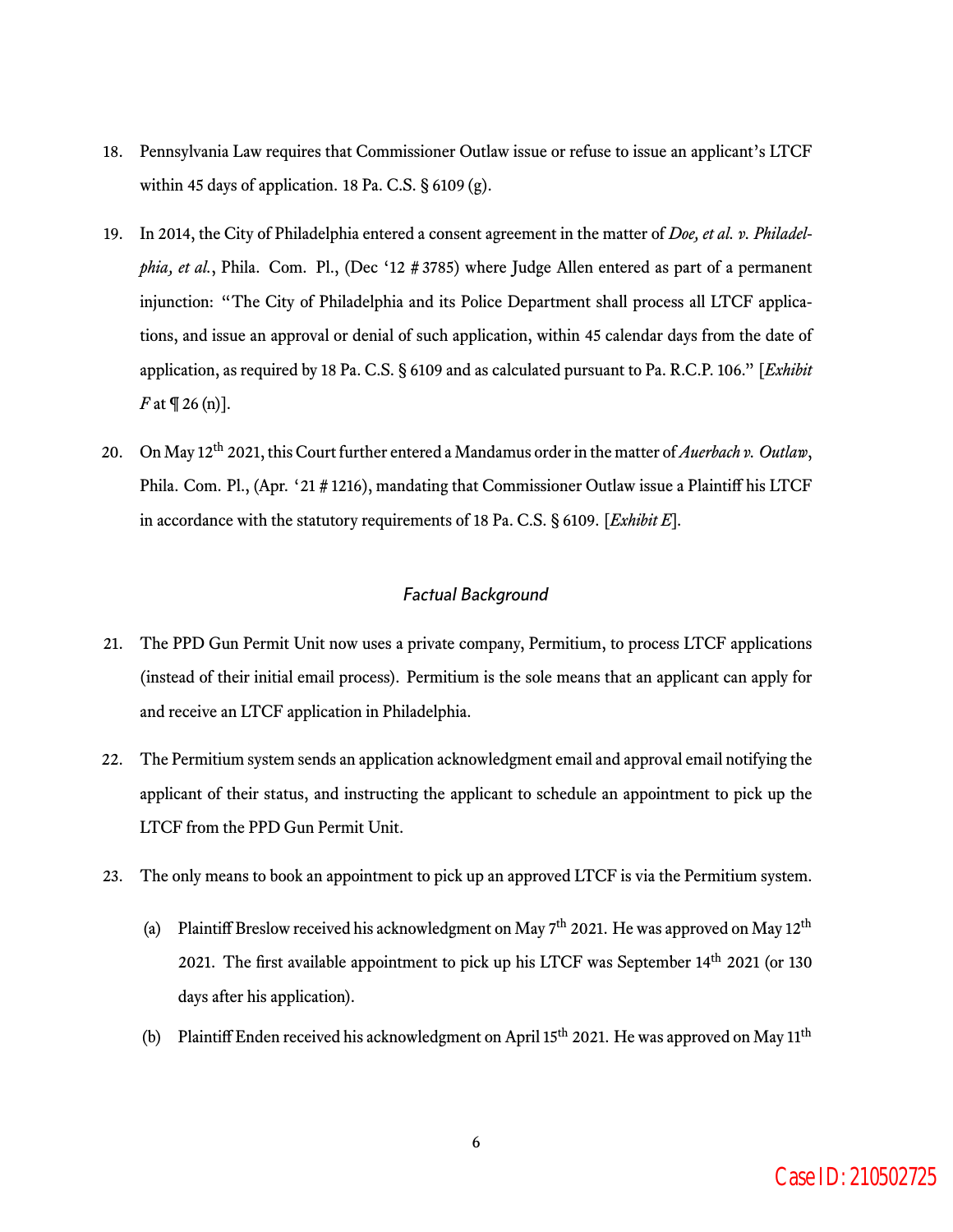2021. The first available appointment to pick up his LTCF was September 16<sup>th</sup> 2021 (or 154 days after his application).

- (c) Plaintiff Pirestani received his acknowledgment on March 31st 2021. He was approved on April  $28<sup>th</sup>$  2021. The first available appointment to pick up his LTCF was August  $23<sup>rd</sup>$  2021 (or 145 days after his application).
- (d) Plaintiff Soffer received his acknowledgment on May 25th 2021. [*Exhibit A*]. He was approved on May 28th 2021. [*Exhibit B*]. The first available appointment to pick up his LTCF was September 16<sup>th</sup> 2021 (or 114 days after his application). [*Exhibit D*].
- (e) Plaintiff Sturgis received his acknowledgement on April 14th 2021. He was approved on April 26<sup>th</sup> 2021. The first available appointment to pick up his LTCF was August 17<sup>th</sup> 2021 (or 125 days after his application).
- 24. The Permitium approval email sent to all Plaintiffs emphasizes that approval is not issuance, emphasizing the following in red text:

**NOTICE**: This approval letter DOES NOT give you the Authority or Permission to carry a firearm. You must be in possession of the physical License To Carry in order to do so. If you are found to be carrying a firearm without having been issued the actual License To Carry you will be subject to arrest.

PPD Permitium Approval Email (emphasis in original) [*Exhibit B*]

25. This is reinforced in Plaintiff Soffer's correspondance with the PPD Gun Permit Unit:

An approval letter does not give you permission to carry. You are not licensed until come [sic] into the Gun Permit Unit, take your picture, and the **License is handed to you**. Email from PPD Gun Permit Unit (emphasis added) [*Exhibit C*]

26. Despite the clear mandate of Pennsylvania law requiring Commissioner Outlaw to issue a permit within 45 days, the PPD Gun Permit Unit refuses to comply, instead:

> All applications are processed in the other in which they are received. Scheduling is based upon the first available appointment.

> > Email from PPD Gun Permit Unit [*Exhibit C*]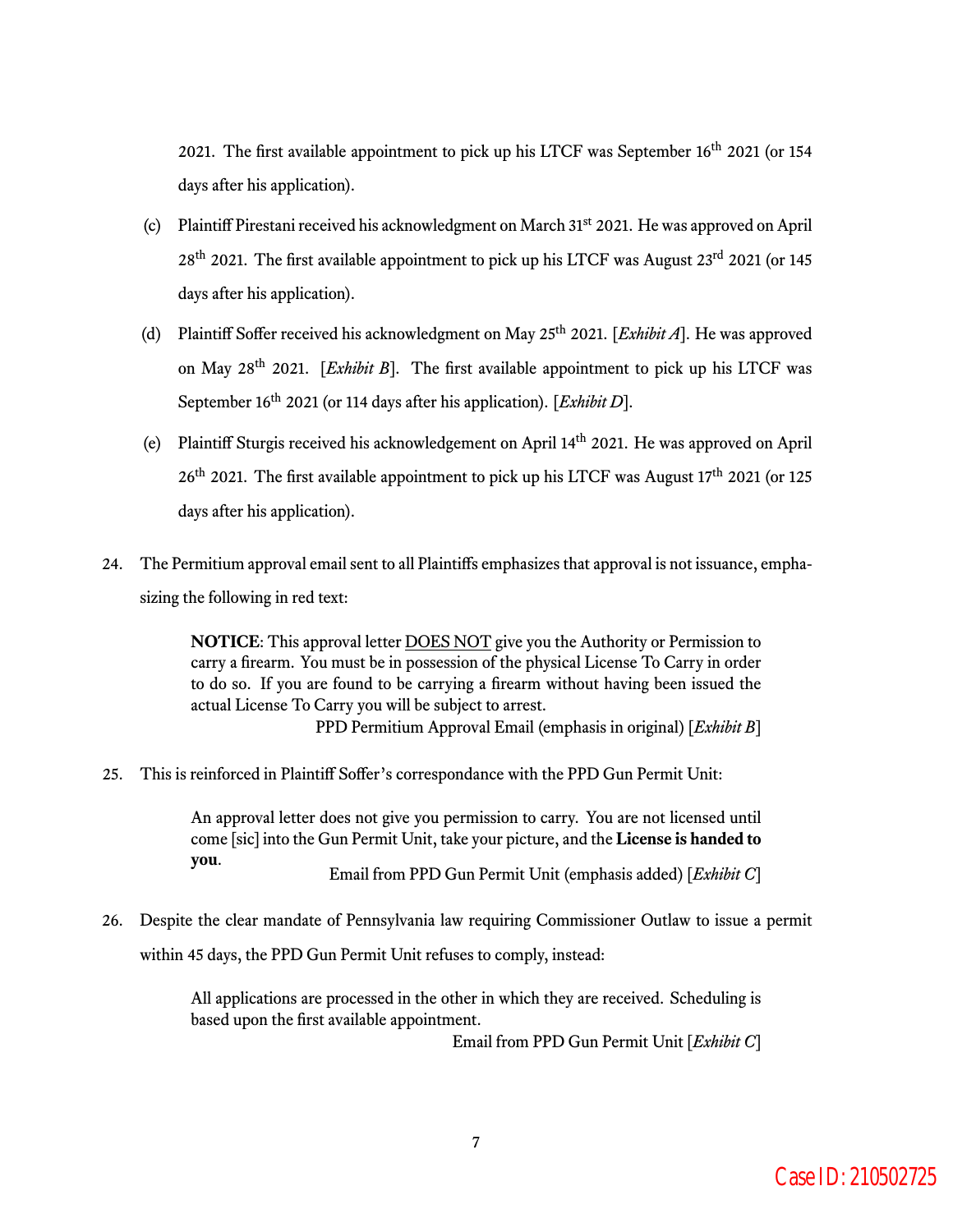# **CLASS**

- 27. Plaintiffs bring this suit as a class action pursuant to Pa. R.C.P. 1702, 1708, and 1709 on behalf of themselves and the following class: "Any person who has applied for a License to Carry Firearms in Philadelphia but has not yet received their license or a denial thereof."
- 28. The members of the class are so numerous that joinder of all members is impractical. Plaintiffs do not know the number of class members that exist however it is estimated to be more than onethousand. However, the precise number of class members and their identities can be ascertained from the records of Defendants. It would be impracticable to individually join these plaintiffs without the use of a class action lawsuit.
- 29. The representative plaintiffs' claims raise questions of law and fact common to all class members. Among the questions of law and fact common to the class are the following:
	- (a) Is Mandamus an appropriate remedy to force Commissioner Outlaw to comply with her statutory duties under 18 Pa. C.S. § 6109?
	- (b) Is the language and procedure outlined in 18 Pa. C.S. § 6109 clear and unambiguous?
	- (c) Does the City of Philadelphia have the authority to unilaterally extend the time period set by the Pennsylvania Legislature for the issuance or refusal of LTCFs?
	- (d) Is the Defendants refusal to comply with their statutory duties despite both a 2014 consent order and 2021 mandamus order entitle Plaintiffs to attorneys' fees for the Defendants improper conduct?
- 30. The claims of the representative plaintiff are typical of, if not identical to, the claims of each member of the class because all class members are facing a substantively identical failure by the Defendants to timely issue their LTCFs within 45 days, as required by Pennsylvania law. 18 Pa. C.S. § 6109.
- 31. The representative plaintiff will fairly and adequately protect the interests of all class members. They have retained competent counsel who has experience in complex litigation, and knowledge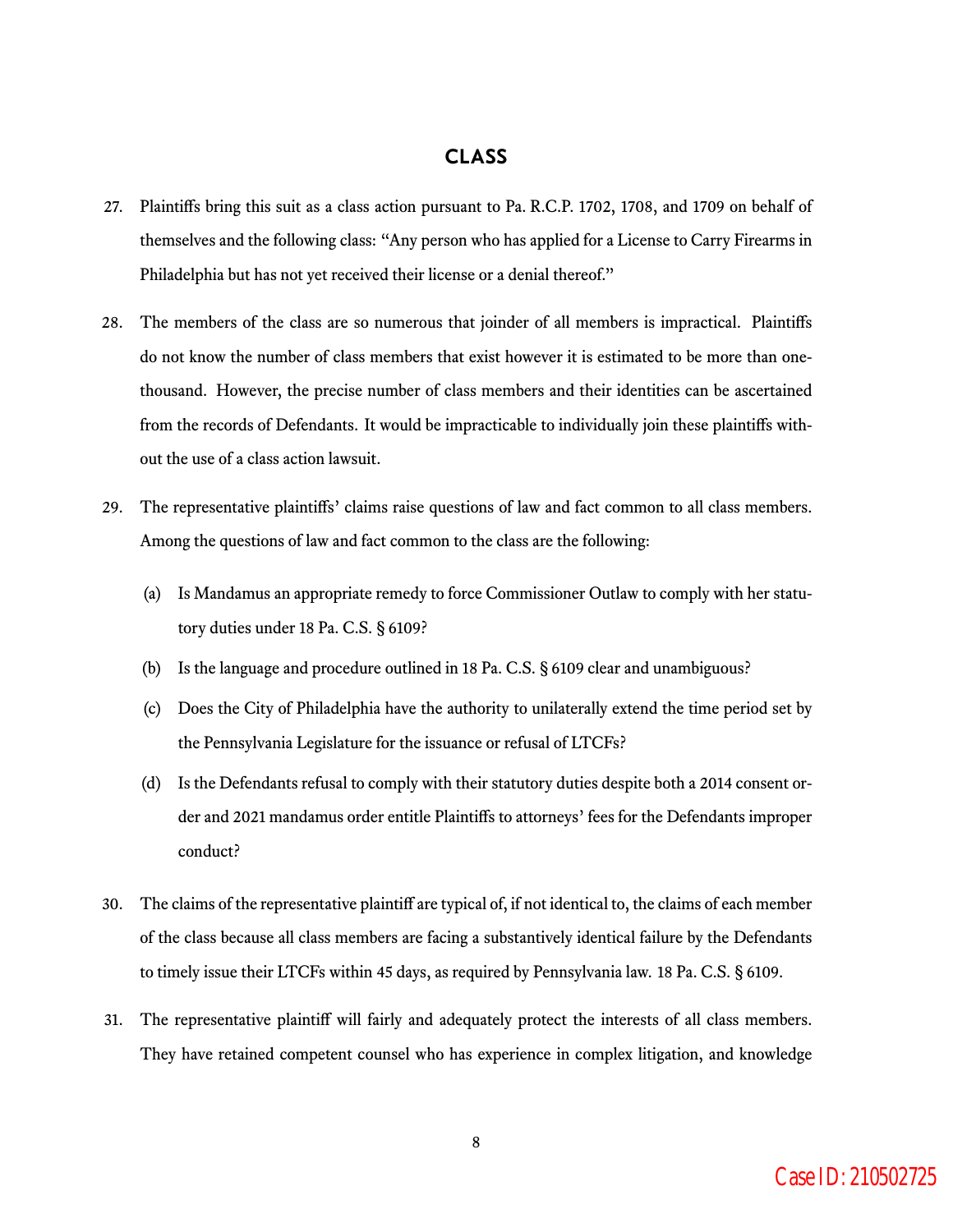of firearms and state preemption laws, who will prosecute this action vigorously. Neither representative plaintiff nor their counsel have any interests antagonistic to or in conflict with the class; their interests are antagonistic to the interests of the defendants; and they will vigorously pursue the claims of the class. Representative plaintiffs have adequate financial resources to vigorously pursue this action, including an agreement with Plaintiffs GOA and GOF to assume the reasonable and necessary costs and expenses of litigation.

- 32. A class action provides a fair and efficient method for adjudication of the controversy:
	- (a) The questions of law or fact common to the class members predominate over any questions affecting only individual members. The common questions set forth above (¶ 29) will affect all class members alike and predominate over any individual issues that could be present, as the resolutions of those are the essential elements of the cause of action that may be proven through simultaneous class-wide evidence.
	- (b) There are an unknown number of class members, but believed to be more than one-thousand, and their claims are substantially identical. The case presents no unusual management difficulties. The claims are ideally suited to class treatment, as the claims involve matters of statutory interpretation and the size of the class is too large for individual litigation, but not so large as to present an obstacle to the manageability as a class action.
	- (c) The prosecution of separate actions by individual members of the class would, as a practical matter, impair or impede the ability of others who are not parties to the individual actions to protect their interests, and defendants could be confronted with inconsistent standards of conduct. Further, it would require thousands of individual plaintiffs to seek to enforce their rights before this Court.
	- (d) There have been several lawsuits initiated against Defendants regarding this issue over the last year, including litigation by both Gun Owners of America and other gun rights organizations seeking to force Defendants to timely issue LTCFs. Thus far, Defendants have continued to refuse to comply with plain language of 18 Pa. C.S. § 6109. However, recently this Court ruled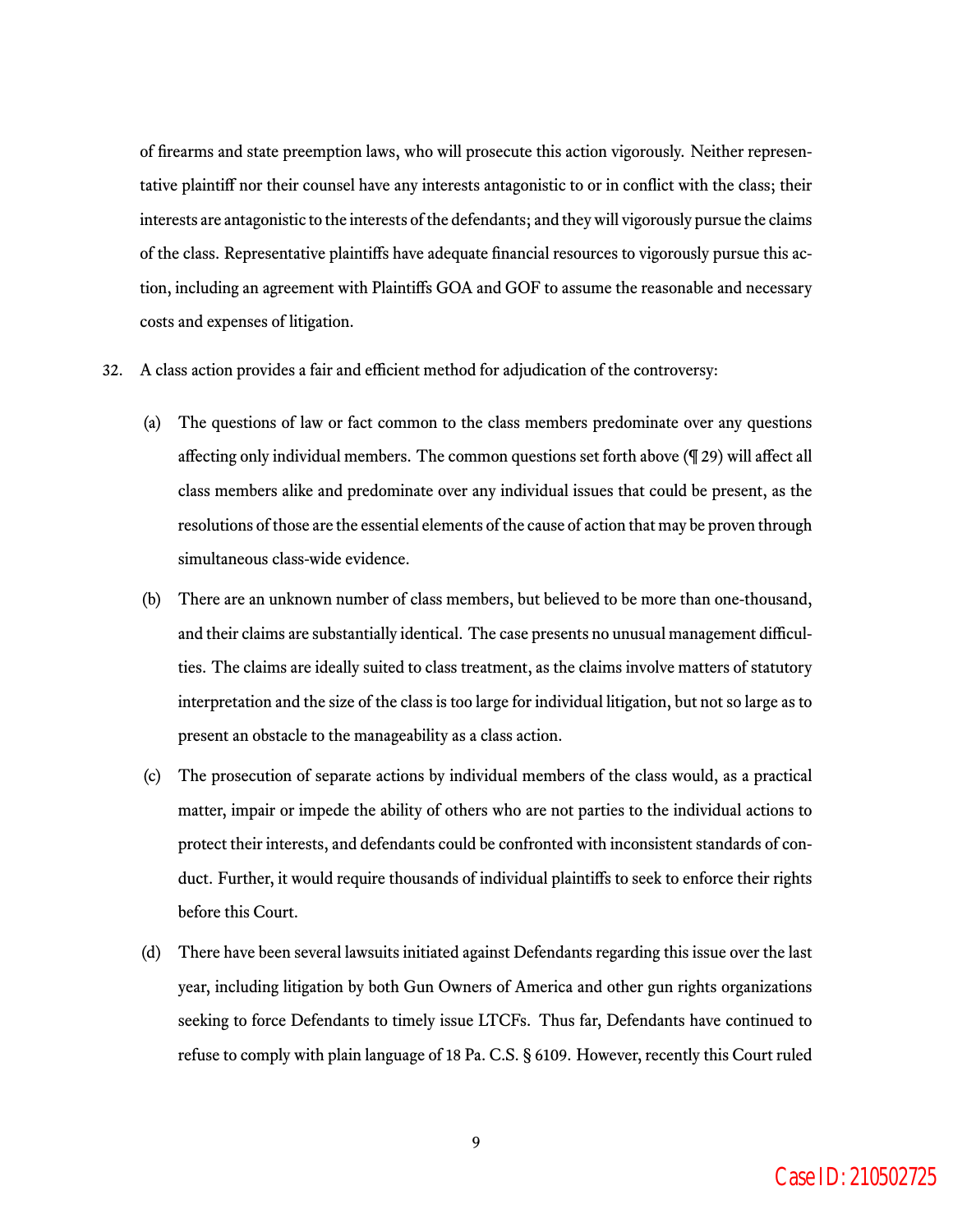on an individual applicant, and entered an order in mandamus requiring Commissioner Outlaw to timely issue his LTCF. [*Exhibit E*]. Upon information and belief, there is no other litigation pending that would resolve this dispute.

- (e) This Court is an appropriate forum to concentrate all litigation respecting class member claims, as this is a matter of statutory interpretation of Pennsylvania laws, and this is the sole state court with proper jurisdiction and venue over the Defendant City of Philadelphia and Commissioner Outlaw in her official capacity.
- (f ) Individuals are suffering ongoing and irreparable harm for the Defendants failure to comply with the statutory mandate; this lawsuit does not seek individual damages but rather only injunctive relief that would require Defendants to timely issue LTCFs.

## **LEGAL COUNTS**

Count # 1 **Writ of Mandamus** Pa. R.C.P. 1091 *et seq.*

- 33. Plaintiffs incorporates by reference ¶¶ 17–32f above as if fully set forth herein.
- 34. Plaintiffs, on behalf of themselves and all others similarly situated, bring an action in Mandamus against Commissioner Outlaw.
- 35. Commissioner Outlaw has a ministerial duty to issue or deny an LTCF application within the 45 days permitted by the statute. *See* 18 Pa. C.S. § 6109 (g) ("Upon the receipt of an application for a license to carry a firearm, the sheriff [or chief of police] shall, within 45 days, issue or refuse to issue a license on the basis of the investigation under subsection (d) and the accuracy of the information contained in the application.")
- 36. Commissioner Outlaw, as chief of police for Philadelphia, a city of the first class, is required under the law to accept applications for Pennsylvania License to Carry Firearms. § 6109 (b).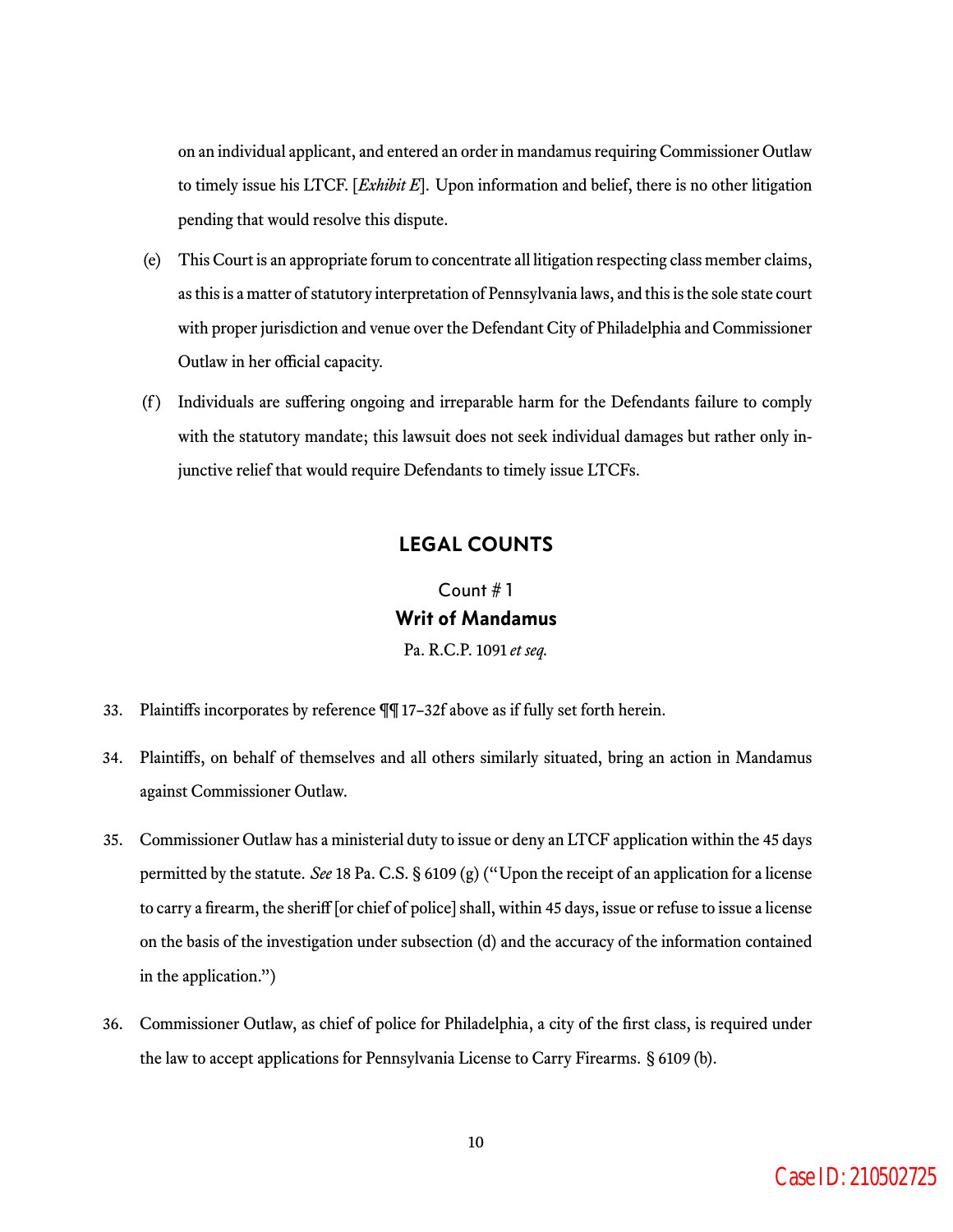- 37. These applications are accepted via the Permitium system, which sends an acknowledgment which initiates the City's 45 day (maximum) investigation period.
- 38. Once the investigation is complete, the Permitium system notifies applicants via email they are approved. This approval email shows Commissioner Outlaw, via the PPD Gun Permit Unit, has determined the individual applicants are "individual[s] concerning whom no good cause exists to deny their license." 18 Pa. C.S. § 6109 (e).
- 39. Thereafter, applicants are instructed to schedule an appointment to pick-up their LTCF from the PPD Gun Permit Unit. However, appointments are not available within 45 days of the LTCF application, but instead are routinely treble the statutorily allowed term.
- 40. Commissioner Outlaw is then required to "issue or refuse a license" within forty-five (45) days of receipt of an LTCF application. 18 Pa. C.S. § 6109 (g).
- 41. However, Commissioner Outlaw is refusing to "issue or refuse a license" within the statutory timeframe, interfering with Plaintiffs' statutory rights under Pennsylvania laws. *See* 18 Pa. C.S. § 6109 (g).
- 42. Commissioner Outlaw will not comply with her clear statutory duty, and Plaintiffs have no other adequate remedy at law to address this infringement of their statutory rights.
- 43. Commissioner Outlaw should be commanded to perform her ministerial duty to accept LTCF applications from Philadelphia residents immediately and without delay.
- 44. Commissioner Outlaw has previously and identically defended this issue in*Auerbach v. Outlaw*, Phila. Com. Pl., (Apr. '21 # 1216), where she had a full and fair opportunity to litigate the issue, the determination in the prior proceeding was essential, and Judge Roberts entered a final judgment in mandamus. Therefore, Defendants may not re-litigate this issue as a matter of collateral estoppel.<sup>1</sup> *Balent v. City of Wilkes-Barre*, 669 A.2d 309, 313 (Pa. 1995).

The order on May 12<sup>th</sup> 2021 granted Mr. Auerbach complete relief, and upon information and belief the PPD Gun Permit Unit complied with that order on Friday, May 14<sup>th</sup> 2021. However, the Office of Judicial Records has not marked this case with a final judgment, and Mr. Auerbach has a pending motion to do so before this Court.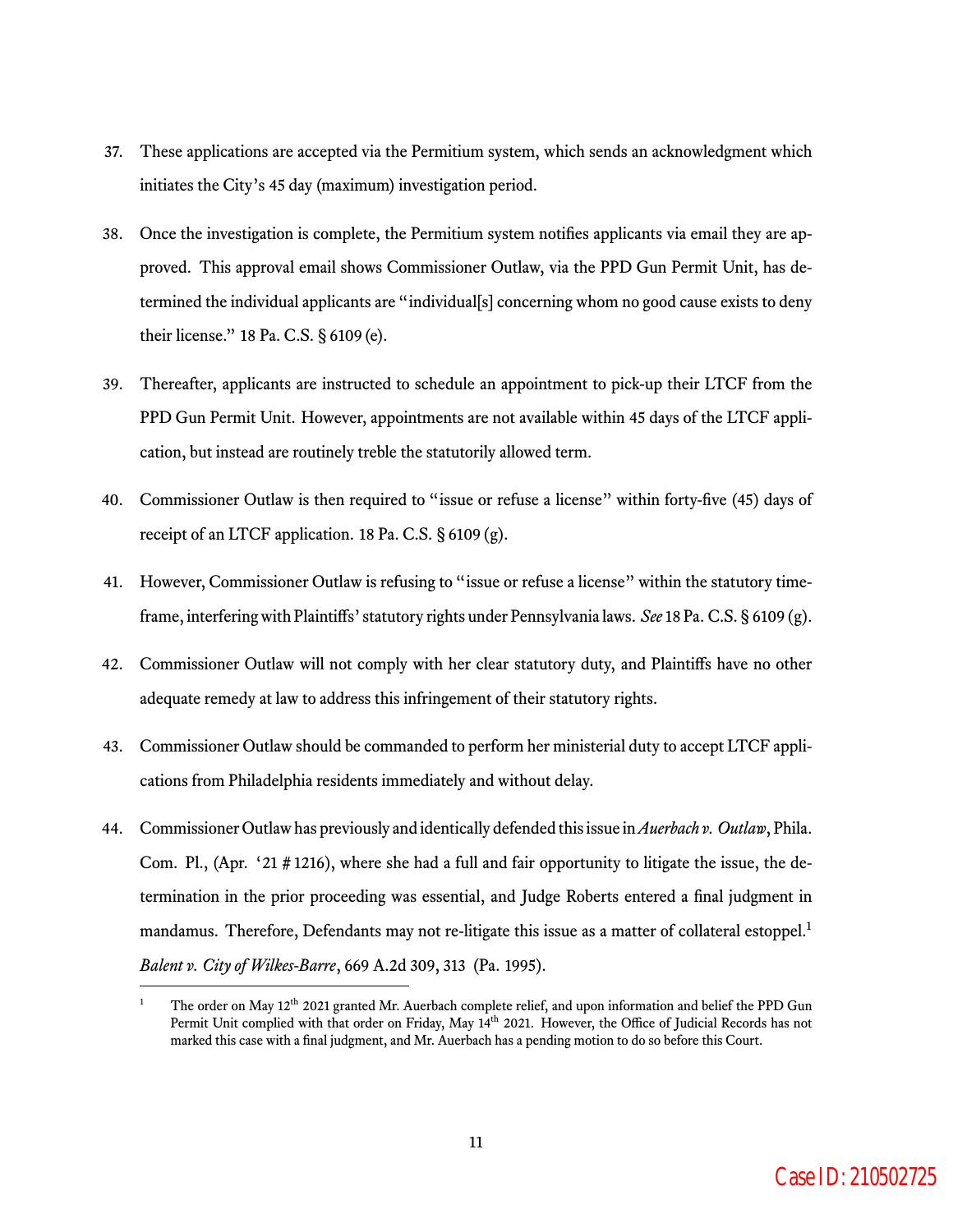45. Commissioner Outlaw and the City of Philadelphia will not comply with the clear statutory requirement of 18 Pa. C.S. § 6109, despite agreeing to permanent injunction requiring such compliance by this Court on October 29<sup>th</sup> 2014, and further order of this Court in mandamus on May 12<sup>th</sup> 2021. Therefore, Defendants are subject to attorneys' fees pursuant to 42 Pa. C.S. § 2503.

**WHEREFORE**, Plaintiffs ask this Court to mandate that Commissioner Outlaw and the City of Philadelphia issue LTCFs within 45 days of the application in accordance with 18 Pa. C.S. § 6109 (g), award attorney's fees and costs and enter any other relief that this Court deems just and proper.

# Count # 2 **Declaratory Judgment** 42 Pa. C.S. §§ 7351 *et seq*.

- 46. Plaintiffs incorporates by reference ¶¶ 17–45 above as if fully set forth herein.
- 47. As described above, Commissioner Outlaw's refusal to issue LTCFs within the 45 days required by law violates 18 Pa. C.S. § 6109.
- 48. An actual dispute exists between the parties regarding Commissioner Outlaw's legal obligations, despite this Court's repeated instruction to the Defendants to the contrary.
- 49. The existence of a remedy in mandamus does not preclude an action in declaratory judgment. 42 Pa. C.S. § 7537, § 7531 (b).
- 50. Commissioner Outlaw and the City of Philadelphia refuse to comply with the clear statutory requirement of 18 Pa. C.S. § 6109, despite agreeing to permanent injunction requiring such compliance by this Court on October 29<sup>th</sup> 2014, and further order of this Court on May 12<sup>th</sup> 2021. Therefore, De-